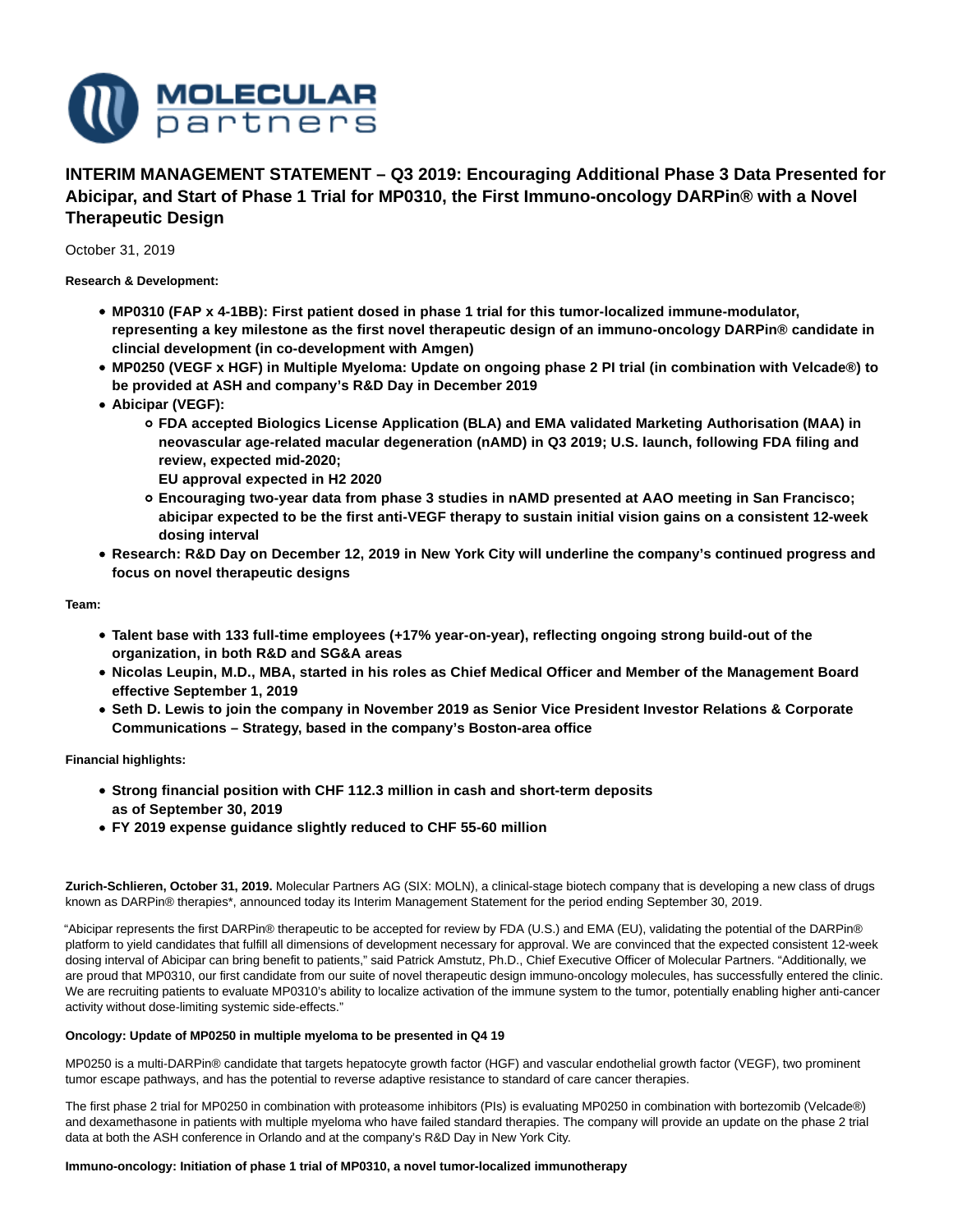For MP0310, also referred to by Amgen as AMG 506, the first patient has been enrolled and dosed in the first-in-human study of MP0310 as a single agent in patients with advanced solid tumors. The trial will evaluate the optimal dose range of MP0310 in preparation for planned combination studies with Amgen's oncology pipeline products.

MP0310 is the first product candidate in Molecular Partners' DARPin® immuno-oncology pipeline. It is designed to activate immune cells specifically in the tumor and not in the rest of the body, potentially delivering greater efficacy with fewer side effects. Preclinical studies of MP0310 have demonstrated immune T cell activation restricted to solid tumor tissues, and strong CD8 T cell activation and expansion in vitro and in vivo. Additionally, preclinical data show MP0310 does not induce strong systemic activation of CD8 T cells and, therefore, has lower risk of the systemic side effects and toxicities.

The MP0310-CP101 trial intends to enroll up to 54 patients at three sites in France. The open-label, dose-escalation study will evaluate the safety, tolerability and pharmacokinetics of MP0310 in patients with locally advanced or metastatic solid tumors.

## **Abicipar: Additional encouraging two-year data from phase 3 studies in nAMD presented at AAO**

Allergan and Molecular Partners announced the two-year data from the CEDAR and SEQUOIA clinical studies of abicipar in patients with neovascular (wet) age-related macular degeneration (nAMD) at the annual meeting of the American Academy of Ophthalmology (AAO) in San Francisco. In the second year of these studies, quarterly-dosed of abicipar resulted in the maintenance of visual gains comparable to monthly-dosed ranibizumab (Lucentis®).

Through week 104, patients received 2 mg of abicipar every 8 weeks or every 12 weeks, or 0.5 mg of ranibizumab every 4 weeks. At week 104 in the pooled phase 3 data, the proportion of patients with stable vision was 93%, 90% and 94% in 8-week abicipar, 12-week abicipar and 4-week ranibizumab treatment regimens, respectively. This continuation of stable vision in the second year further reinforces the ability of abicipar to deliver effective outcomes with consistent quarterly dosing for the majority of patients.

Mean changes in best-corrected visual acuity (BCVA) seen in year two were similar when compared to year one across all treatment arms. Central retinal thickness (CRT) continued to decrease during year two when compared to year one. CRT for patients treated with abicipar dosed quarterly and every 8 weeks were similar to ranibizumab dosed every 4 weeks through week 104. Overall incidence rates of treatment-emergent adverse events at the end of year two were comparable between treatment groups. The pooled rate of new cases of intraocular inflammation in year two for patients who received abicipar in the 8- and 12-week arms was 1.9%, which is similar to the ranibizumab arm of 1%.

The data shown at AAO therefore reinforce a sustained response at two years with less frequent dosing of abicipar compared to standard of care therapy.

## **Abicipar: FDA accepted the BLA and EMA the MAA for patients with nAMD in Q3 2019, key milestones for the company and its DARPin® technology platform**

In the third quarter 2019, the U.S. Food and Drug Administration (FDA) accepted a Biologics License Application (BLA) and the European Medicines Agency (EMA) validated a Marketing Authorisation Application (MAA) for abicipar pegol, a novel, investigational DARPin® therapy, in patients with neovascular (wet) age-related macular degeneration (nAMD). The FDA is expected to take action on the BLA mid-2020. A decision from the European Commission is expected in the second half of 2020.

The BLA and MAA filings are based on data from two phase 3 trials, CEDAR and SEQUOIA, which supported the non-inferior efficacy of the abicipar quarterly dosing regimen to maintain vision gains with more than 50 percent fewer injections versus ranibizumab (13 vs. 6) dosed monthly in the first year. The FDA filing acceptance marked an important milestone for the DARPin® technology as abicipar becomes our first DARPin® candidate to receive filing acceptance by the FDA.

#### **Balance sheet: Strong cash and equity positions as of September 2019**

Molecular Partners' financial performance for the first nine months of 2019 reflects the cash collection in Q1 2019 of the USD 50 million upfront payment from Amgen for the MP0310 collaboration. Cash and short-term deposits increased by CHF 13.3 million over the first nine months of 2019 to CHF 112.3 million as of September 30, 2019 (June 30, 2019: CHF 123.3 million).

As of September 30, 2019, the company employed 133 FTEs, a 17% increase year-over-year, with approximately 85% of employees serving in R&D functions.

## **Business outlook and priorities**

For the remainder of 2019, Molecular Partners will continue to advance its DARPin® candidates within its immuno-oncology **research pipeline,** specifically the FAP x CD40 molecule, the CD3 DARPin® T cell-engager platform as well as the peptide-MHC programs, and expects to present an update at the company's R&D Day in New York City.

In **immuno-oncology**, recruitment of patients for the phase 1 trial of MP0310 (AMG 506) that is in collaboration with partner Amgen will continue in Q4 2019.

In **oncology**, the company expects to present additional data from its ongoing phase 2 trial of MP0250 in patients with multiple myeloma (MM) in combination with Velcade® in December 2019, both at the ASH conference as well as at the company's R&D Day. The company further plans to present initial safety data for MP0274, the company's proprietary DARPin® candidate for the treatment of HER2-positive cancer, in Q4 2019.

In **ophthalmology**, Molecular Partners continues to work closely with its partner Allergan in the preparation and education of the market for the expected market launch of abicipar in 2020. The FDA and EMA are currently reviewing the respective regulatory applications for abicipar in patients with nAMD. The FDA is expected to take action on the BLA in mid-2020. A decision from the European Commission is expected in the second half of 2020. Allergan further indicated its intention to launch the phase 3 study for abicipar in DME in 2020.

#### **Financial outlook 2019**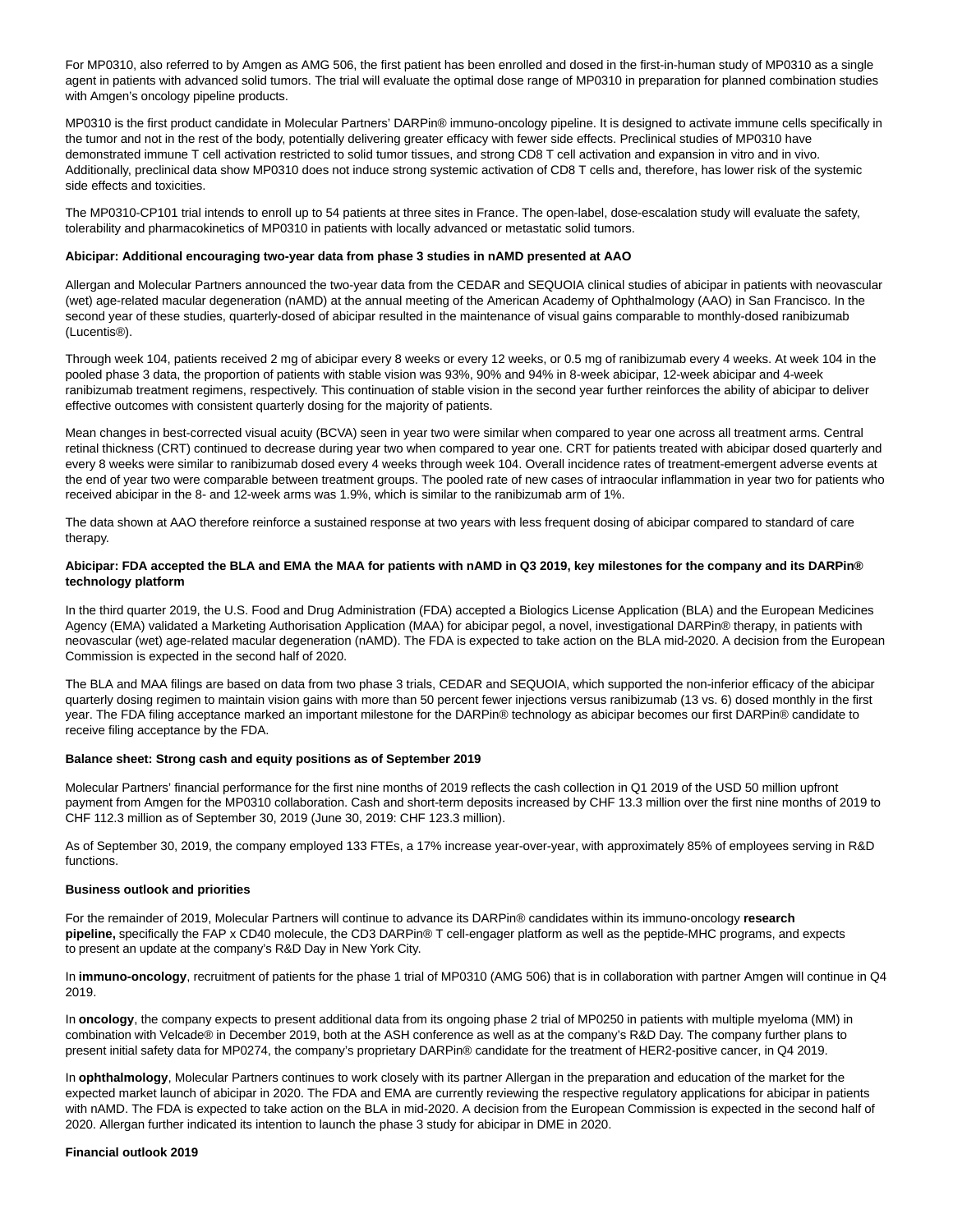For the full year 2019, at constant exchange rates, the company trimmed the guidance for expected total expenses to CHF 55-60 million, of which around CHF 5 million will be non-cash effective costs for share-based payments, IFRS pension accounting and depreciations. This guidance reflects the discontinuation of the NSCLC trial for MP0250 as well as the reduced investment in manufacturing scale-up for phase 3 material trials for MP0250. Capital expenditures in FY 2019 are expected to be approximately CHF 2 million.

This guidance is subject to the progress of the pipeline, mainly driven by the speed of enrollment of patients in clinical trials, manufacturing costs, and data from research and development projects. No guidance can be provided with regard to net cash flow projections. Timelines and potential milestone payments for existing and potentially new partnerships are not disclosed.

## **Financial Calendar**

| December R&D Day |                  |
|------------------|------------------|
| 12, 2019         | in New           |
|                  | <b>York City</b> |
| February         | Publication      |
| 6, 2020          | of Full-year     |
|                  | Results          |
|                  | 2019             |
|                  | (unaudited)      |
| April 29,        | Annual           |
| 2020             | General          |
|                  | Meeting          |

#### <http://investors.molecularpartners.com/financial-calendar-and-events/>

#### **About the DARPin® Difference**

DARPin® therapeutics are a new class of protein therapeutics opening an extra dimension of multi-specificity and multi-functionality. DARPin® candidates can engage more than five targets, offering potential benefits over those offered by conventional monoclonal antibodies or other currently available protein therapeutics. The DARPin® technology is a fast and cost-effective drug discovery engine, producing drug candidates with ideal properties for development and very high production yields.

With their low immunogenicity and long half-life in the bloodstream and the eye, DARPin® therapeutics have the potential to advance modern medicine and significantly improve the treatment of serious diseases, including cancer and sight-threatening disorders. Molecular Partners is partnering with Allergan to advance clinical programs in ophthalmology and is advancing a proprietary pipeline of DARPin® drug candidates in oncology and immuno-oncology. The most advanced global product candidate in partnership with Allergan is abicipar, a molecule for which phase 3 data have been filed to the respective regulators in both the US and in Europe,. Several DARPin® molecules for various ophthalmic indications are also in preclinical development. The most advanced DARPin® therapeutic candidate wholly owned by Molecular Partners, MP0250, is in phase 2 clinical development for the treatment of hematological tumors. MP0274, the second-most advanced DARPin® candidate owned by Molecular Partners, binds to Her2 and inhibits downstream signaling, which leads to induction of apoptosis. MP0274 is currently in phase 1. The company's lead immuno-oncology product candidate MP0310 is a FAP x 4-1BB multi-DARPin® therapeutic candidate designed to locally activate immune cells in the tumor by binding to FAP on tumor stromal cells (localizer) and co-stimulating T cells via 4-1BB (immune modulator). Molecular Partners has closed a collaboration agreement with Amgen for the exclusive clinical development and commercialization of MP0310. The molecule has entered in phase 1 in H2 2019. Molecular Partners is also advancing a growing preclinical and research pipeline in immuno-oncology that features its "I/O toolbox" and additional development programs such as novel therapeutic desigens to target peptide-MHC comoplexes. DARPin® is a registered trademark owned by Molecular Partners AG.

#### **About Molecular Partners AG**

Molecular Partners AG is a clinical-stage biotech company that is developing a new class of therapies known as DARPin® therapeutics. The company continues to attract talented individuals who share the passion to develop breakthrough medicines for serious diseases. Molecular Partners has compounds in various stages of clinical and preclinical development and several more in the research stage, with a current focus on oncology and immuno-oncology. The company establishes research and development partnerships with leading pharmaceutical companies and is backed by established biotech investors.

For more information regarding Molecular Partners AG, go to[: www.molecularpartners.com.](https://www.molecularpartners.com/)

#### **For further details, please contact:**

Dr. Patrick Amstutz, CEO [patrick.amstutz@molecularpartners.com](mailto:patrick.amstutz@molecularpartners.com) Tel: +41 44 755 77 00

Dr. Thomas Schneckenburger, IR & Media [thomas.schneckenburger@molecularpartners.com](mailto:rolf.schlaepfer@konsulenten.ch) Tel: +41 44 755 5728

Susan A. Noonan, IR USA [susan@sanoonan.com](mailto:susan@sanoonan.com) Tel: +1 212 966 3650

Lisa Raffensperger, International Media [lisa@tenbridgecommunications.com](mailto:lisa@tenbridgecommunications.com) Tel: +1 617 903 8783